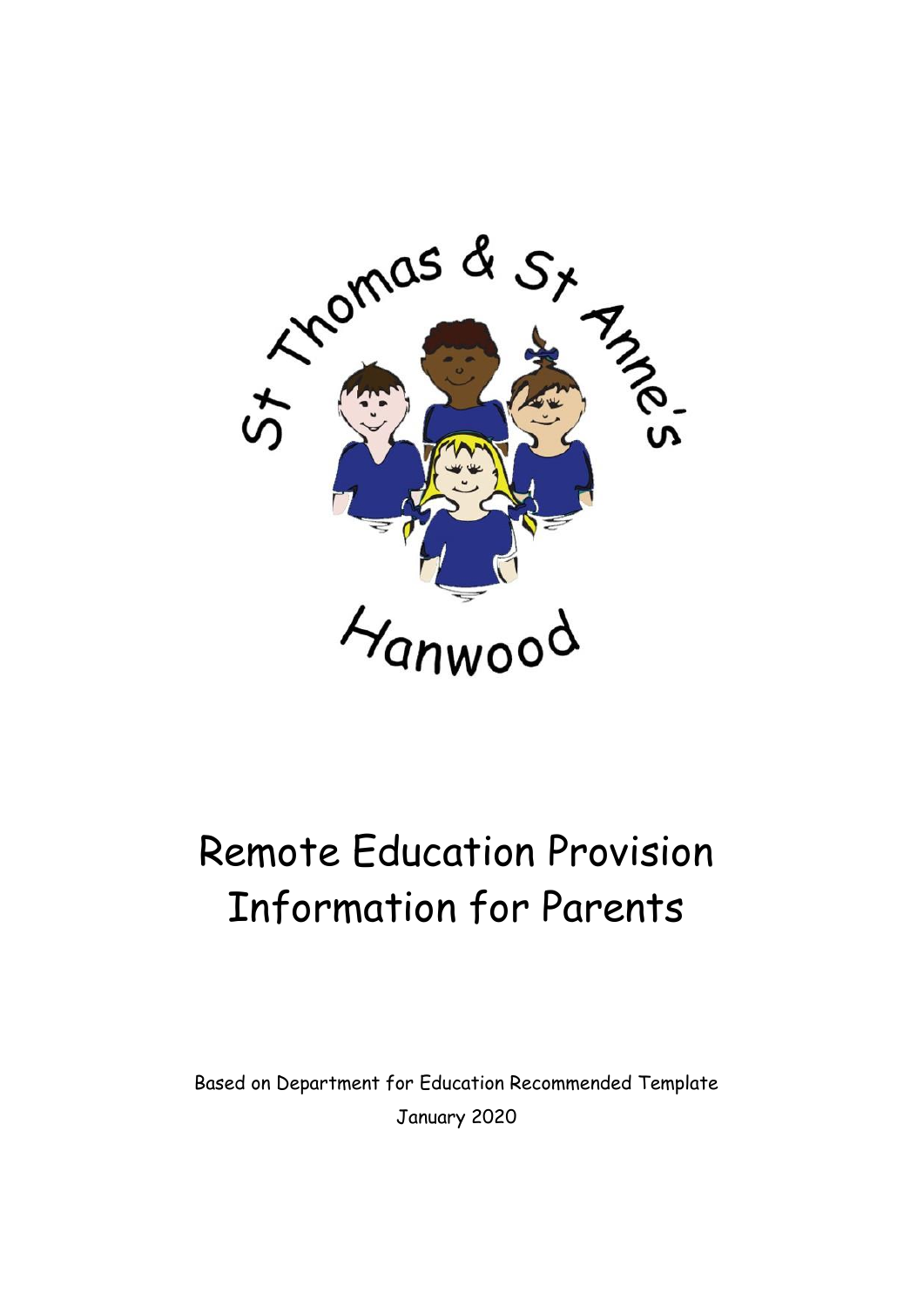# **Remote education provision: information for parents**

This information is intended to provide clarity and transparency to pupils and parents or carers about what to expect from remote education if local restrictions require entire cohorts (or bubbles) to remain at home.

For details of what to expect where individual pupils are self-isolating, please see the final section of this page.

## **The remote curriculum: what is taught to pupils at home**

A pupil's first day or two of being educated remotely might look different from our standard approach, while we take all necessary actions to prepare for a longer period of remote teaching.

#### **What should my child expect from immediate remote education in the first day or two of pupils being sent home?**

Remote education will be set via Seesaw and will be in line with our normal curriculum plans. It will, where possible, follow the same format/timetable as if children were working in school normally. Please see remote learning policy for different scenarios of when remote learning may need to take place.

Lessons and instructions for tasks will be set on Seesaw (links to recorded teaching and small step lessons) and families will be contacted after a couple of days if there is no engagement to see if further support in accessing materials is needed. Your child may come home with an exercise book to complete work in or you can make contact with the school office to arrange collection.

#### **Following the first few days of remote education, will my child be taught broadly the same curriculum as they would if they were in school?**

Yes, we will teach the same curriculum remotely as we do in school wherever possible and appropriate. However, we have needed to make some adaptations in some subjects. For example, PE/Music sessions may look different to our normal planning cycle due to equipment available at home. Some sessions that require specialist equipment such as Science may look different but the objectives/topic will be in line with our normal planning.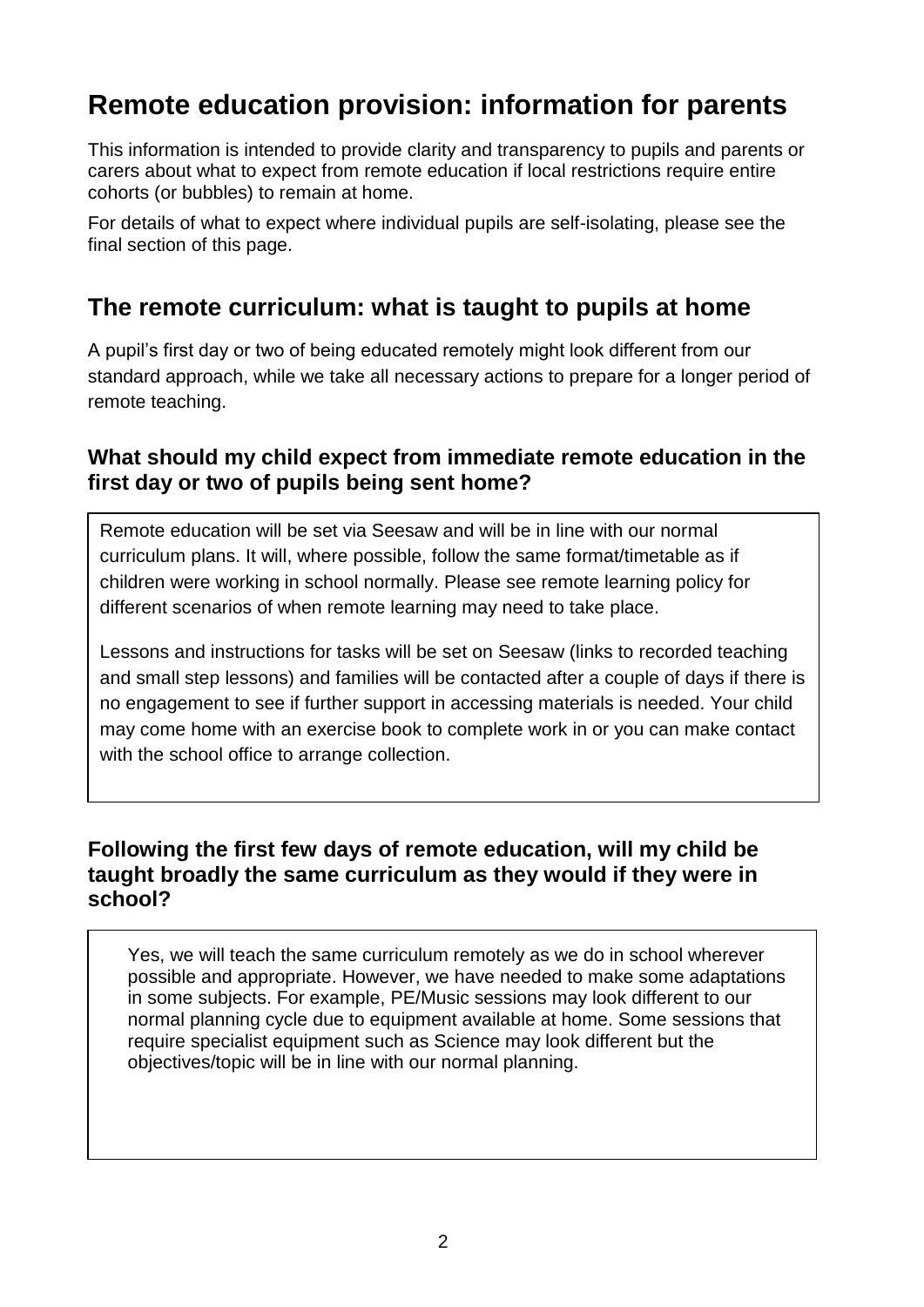## **Remote teaching and study time each day**

#### **How long can I expect work set by the school to take my child each day?**

We expect that remote education (including remote teaching and independent work) will take pupils broadly the following number of hours each day:

| Primary<br>school-aged<br>pupils | Teachers will set work to reflect core teaching time in school<br>normally. Children in KS1 will receive a minimum, on average,<br>of 3 hours, per day - with KS2 children receiving 4 hours of<br>learning on average. |
|----------------------------------|-------------------------------------------------------------------------------------------------------------------------------------------------------------------------------------------------------------------------|
|                                  | Home learning will provide a daily maths and English lesson as<br>well as sessions in the foundation subjects (topic). These will<br>be broadly in line with a normal school timetabled week.                           |

### **Accessing remote education**

#### **How will my child access any online remote education you are providing?**

Class teachers will be using **Seesaw** to share recorded lessons and resources (Oak National Academy and White Rose Maths) with their class. Each child has been sent their passcode and QR code to enable them to access their personal Seesaw journal.

#### **If my child does not have digital or online access at home, how will you support them to access remote education?**

We recognise that some pupils may not have suitable online access at home. We take the following approaches to support those pupils to access remote education: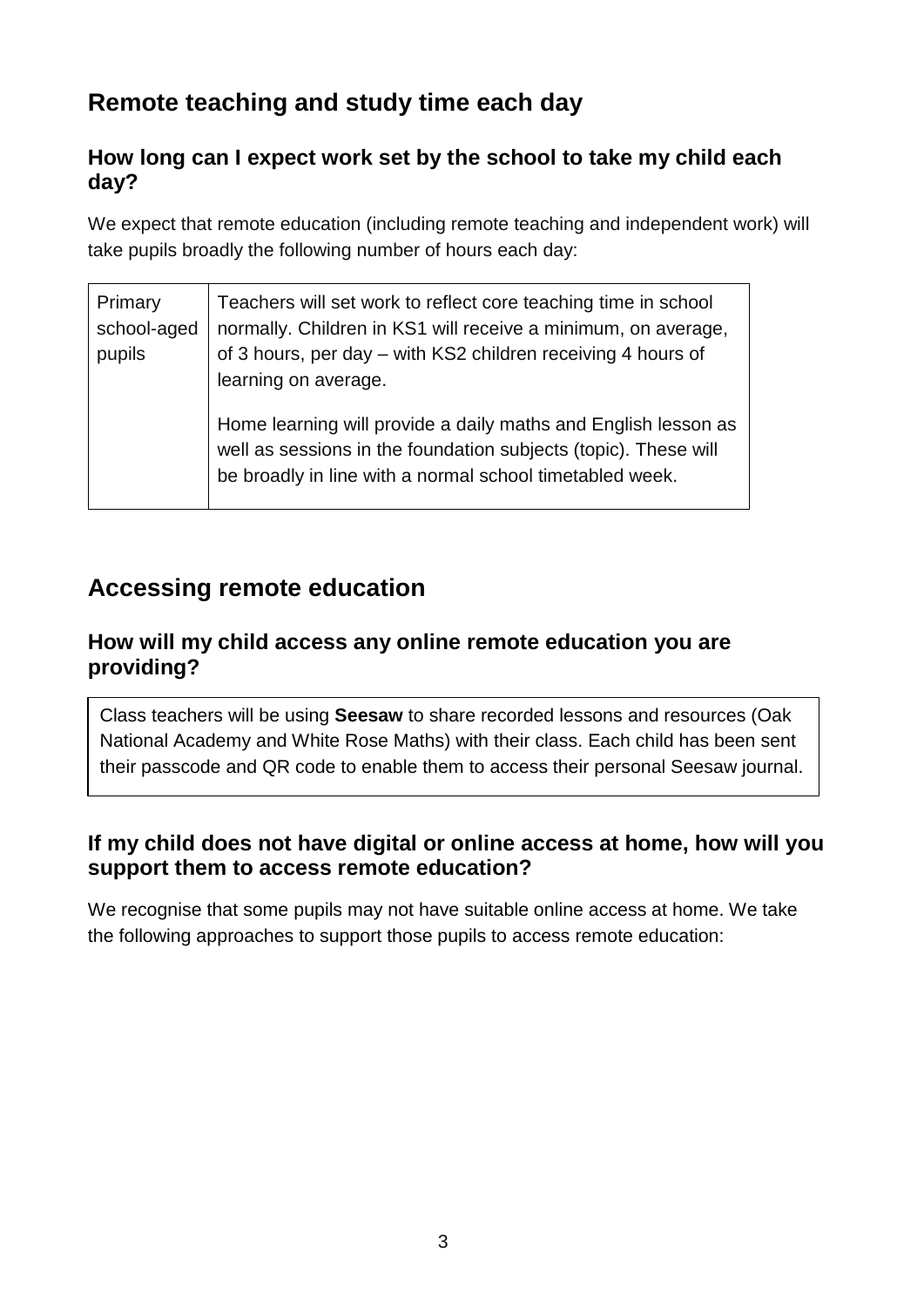- We undertook a survey to determine pupils' access to devices/ suitable connection
- We have some devices and access to increased data allowances available to loan to pupils - please contact the school office where we can provide you with further information
- We can provide paper copies of some resources but these may differ from the activities that other pupils will be completing. These can be submitted via the school office or via Seesaw for teacher feedback.

#### **How will my child be taught remotely?**

We use a combination of the following approaches to teach pupils remotely:

Examples of remote teaching approaches:

- recorded teaching lessons (e.g. Oak National Academy lessons, White Rose Maths videos/worksheets, video/audio recordings made by teachers)
- Links to school paid subscriptions such as Edshed.
- commercially available websites (e.g. BBC bitesize supporting the teaching of specific subjects or areas, including video clips or sequences)
- printed paper packs produced by teachers (e.g. workbooks, worksheets)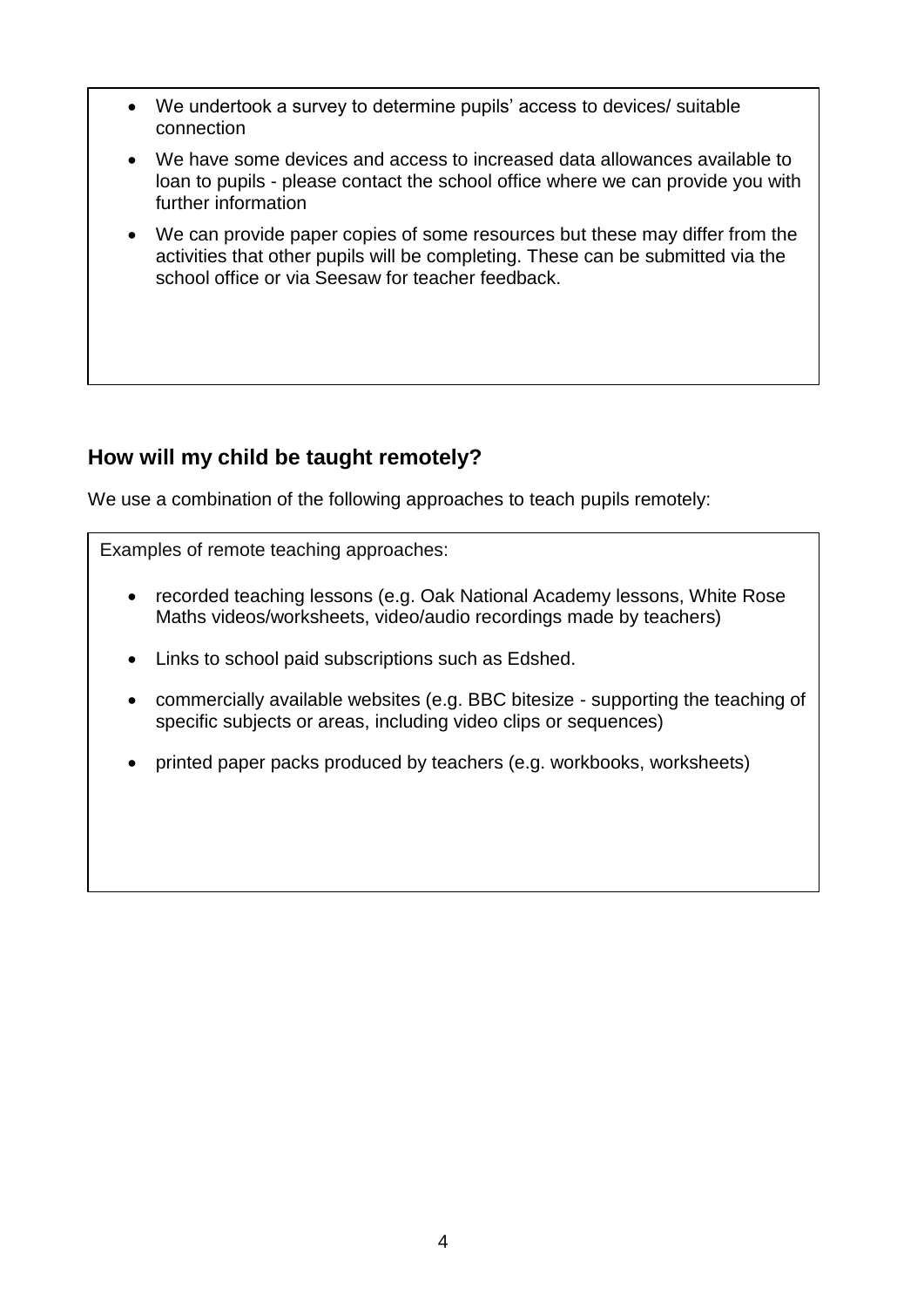## **Engagement and feedback**

#### **What are your expectations for my child's engagement and the support that we as parents and carers should provide at home?**

As parents we hope you will:

- Provide opportunities for your child to engage with some activities set on Seesaw on a daily basis.
- Upload examples of your child's work in response to the activities set (photos, videos, completed worksheets)
- Communicate with your child's teacher if they are having difficulties
- Monitor your child's activity whilst using Seesaw and online.
- Provide children with a quiet space to learn and encourage them to take regular breaks away from the screen.
- Provide opportunities every day for them to take part in some physical activity.
- Encourage them to 'have a go' and ask for support if needed.

#### **How will you check whether my child is engaging with their work and how will I be informed if there are concerns?**

Under normal circumstances, Teachers will be available on Seesaw every school day and will be engaging with pupils who are submitting work. For children who are not submitting work, class teachers will make contact to families via the school phone.

#### **How will you assess my child's work and progress?**

Feedback can take many forms and may not always mean extensive written comments for individual children. For example, whole-class feedback or quizzes marked automatically via digital platforms are also valid and effective methods, amongst many others. Our approach to feeding back on pupil work is as follows:

- Written comments on work submitted
- Recorded verbal comments on work
- Edshed assignments/quizzes